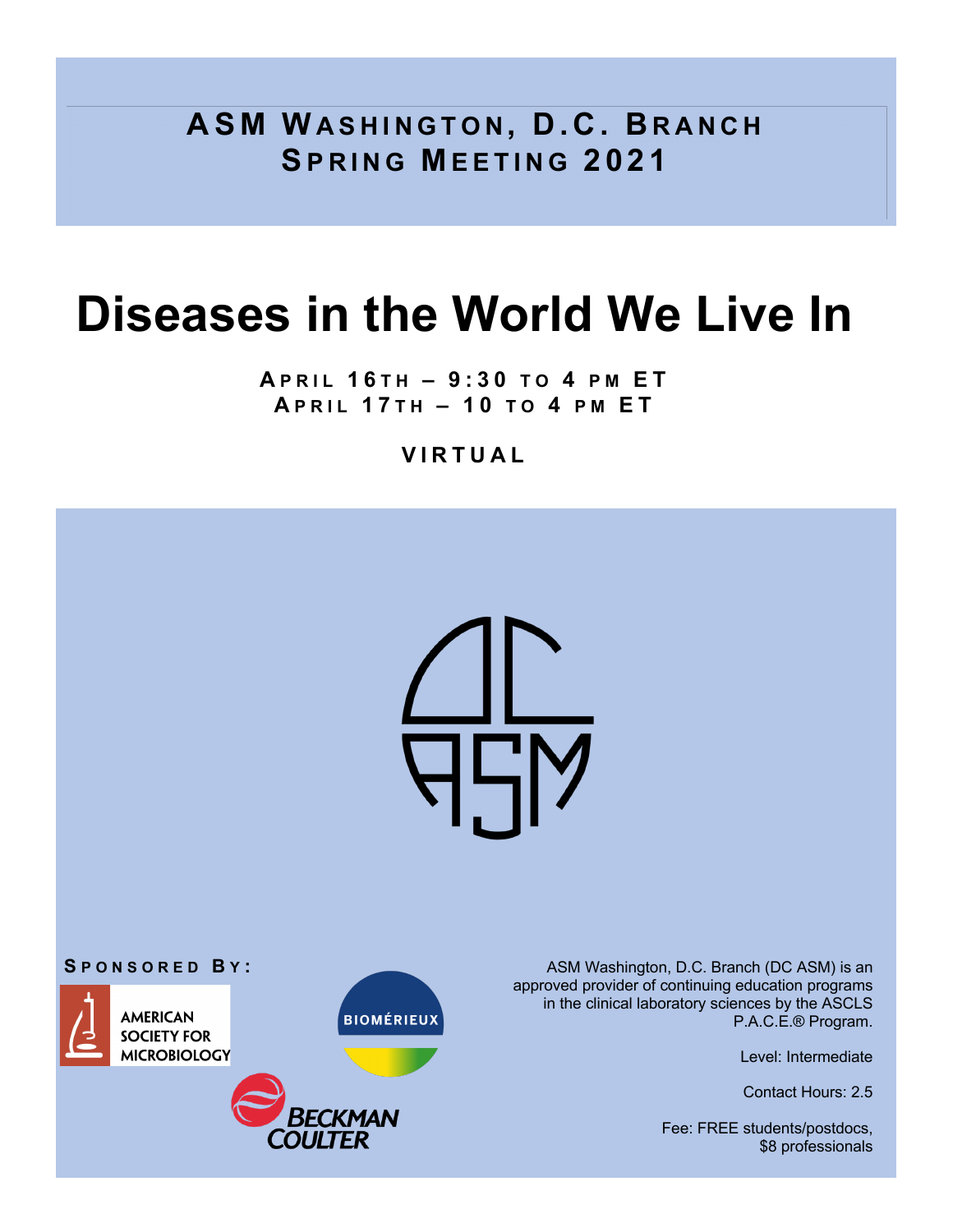

**ASM Washington, D.C. Branch Spring Meeting 2021**

# **Diseases in the World We Live In Friday, April 16, 2021**

Zoom link was emailed to all registered attendees

| <b>Time</b>                             |                                                                                                       | <b>Description</b>                                                                                           |                                                                                                   |                                                                                                     |                                                                                                 |  |
|-----------------------------------------|-------------------------------------------------------------------------------------------------------|--------------------------------------------------------------------------------------------------------------|---------------------------------------------------------------------------------------------------|-----------------------------------------------------------------------------------------------------|-------------------------------------------------------------------------------------------------|--|
| 9:30                                    | 9:45                                                                                                  | <b>Welcome</b>                                                                                               |                                                                                                   | <b>Mary Brockett</b><br>President, Uniformed Services University ASM<br><b>Student Chapter</b>      |                                                                                                 |  |
| 9:45                                    | 10:15                                                                                                 | <b>Early Career Talk</b>                                                                                     |                                                                                                   | Tiffany M. Zarrella, Ph.D.                                                                          |                                                                                                 |  |
|                                         |                                                                                                       | Identification of Multiple Staphylococcus aureus<br>Secreted Factors Sensed by Pseudomonas<br>aeruginosa     |                                                                                                   | <b>National Cancer Institute</b><br>National Institutes of Health                                   |                                                                                                 |  |
| 10:15                                   | 11:15                                                                                                 | <b>Invited Speaker</b>                                                                                       |                                                                                                   | Marian Johnson-Thompson, Ph.D.                                                                      | Professor Emerita, University of the District of                                                |  |
|                                         |                                                                                                       | In Spite of Barriers and Struggles, Early and Later<br>African Americans Microbiologists Have<br>Contributed |                                                                                                   | Columbia<br>at Chapel Hill                                                                          | Adjunct Professor, University of North Carolina                                                 |  |
| 11:15                                   | 12:00                                                                                                 | Lunch                                                                                                        |                                                                                                   |                                                                                                     |                                                                                                 |  |
| 12:00<br>1:00<br><b>Invited Speaker</b> |                                                                                                       | Danielle Graham, Ph.D.<br>Assistant Professor and Assistant Chair                                            |                                                                                                   |                                                                                                     |                                                                                                 |  |
|                                         |                                                                                                       | Mining for Gold: An Exploration for Antibiotic<br><b>Discovery</b>                                           |                                                                                                   | Department of Biological and Forensic Sciences<br><b>Fayetteville State University</b>              |                                                                                                 |  |
| 1:00                                    | 1:30                                                                                                  | <b>Early Career Talk</b>                                                                                     |                                                                                                   | Kalinga Pavan Thushara Silva, Ph.D.<br>Postdoc                                                      |                                                                                                 |  |
|                                         |                                                                                                       | Characterizing Novel Mutations Leading to<br>Antibiotic Resistance in Staphylococcus aureus                  |                                                                                                   | <b>Center for Cancer Research</b><br><b>National Cancer Institute</b>                               |                                                                                                 |  |
| 1:30                                    | 3:30                                                                                                  | <b>Career Panel and Q&amp;A *</b>                                                                            |                                                                                                   |                                                                                                     |                                                                                                 |  |
|                                         | Brandon R. Anjuwon-Foster, PhD<br><b>Associate Research Scientist</b><br><b>PPD</b>                   |                                                                                                              | Dominique M. Carter, PhD<br>Agricultural Science Advisor<br>U.S. Department of Agriculture        |                                                                                                     | Danielle Graham, Ph.D.<br><b>Assistant Professor</b><br><b>Fayetteville State</b><br>University |  |
|                                         | Jocelyn R. Hauser, Ph.D., D(ABMM)<br>Chief, Molecular Diagnostics Unit<br>DC Public Health Laboratory |                                                                                                              | Sarah L. Hansen<br><b>STEM Communications Manager</b><br>University of Maryland, Baltimore County |                                                                                                     | Rita Tamayo, PhD<br>Associate Professor<br>University of North<br>Carolina                      |  |
| 3:30                                    | 3:45                                                                                                  | <b>Concluding Remarks</b>                                                                                    |                                                                                                   | Christopher M. Healy<br>Vice President, Uniformed Services University<br><b>ASM Student Chapter</b> |                                                                                                 |  |

*\* The Career Panel will be held via Zoom breakout rooms. At the start of the session, attendees will self-select a room to interact with the panelist then every 20 min attendees will be asked to change rooms.*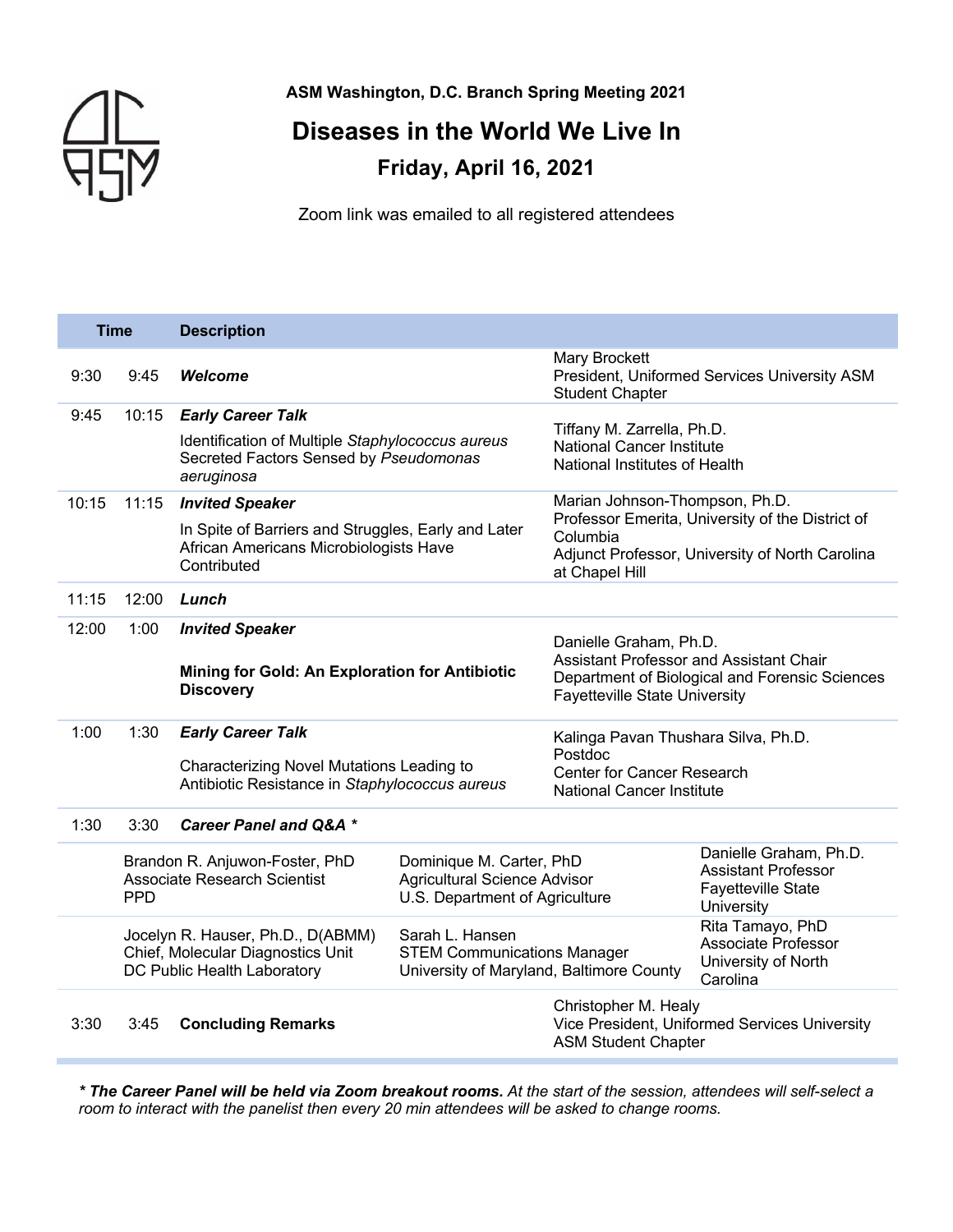

**ASM Washington, D.C. Branch Spring Meeting 2021**

# **Diseases in the World We Live In Saturday, April 17, 2021**

Zoom link was emailed to all registered attendees

| <b>Time</b> |       | <b>Description</b>                                                                                                                                                  |                                                                                                                                                                      |  |
|-------------|-------|---------------------------------------------------------------------------------------------------------------------------------------------------------------------|----------------------------------------------------------------------------------------------------------------------------------------------------------------------|--|
| 9:45        | 10:00 | <b>Check-In</b>                                                                                                                                                     |                                                                                                                                                                      |  |
| 10:00       | 10:15 | Welcome                                                                                                                                                             | Kileen Shier, Ph.D., D(ABMM), MLS(ASCP)CM<br>President, DC Branch of ASM                                                                                             |  |
| 10:20       | 11:20 | <b>ASM Distinguished Lecturer</b><br>When a clone is not a clone: phenotypic<br>heterogeneity in C. difficile                                                       | Rita Tamayo, Ph.D.<br>Associate Professor<br>Department of Microbiology and Immunology<br>University of North Carolina at Chapel Hill                                |  |
| 11:20       | 11:40 | <b>Early Career Talk</b><br>Characterization of the role of pstB1 in<br>Enterococcus faecalis membrane stress, biofilm<br>formation, and inorganic phosphate uptake | Christopher M. Healy<br>Department of Microbiology and Immunology,<br>Uniformed Services University of the Health<br><b>Sciences</b>                                 |  |
| 11:40       | 12:00 | <b>Early Career Talk</b><br>This way out: Regulation of Vibrio cholerae biofilm<br>dispersal                                                                        | Andrew Bridges, Ph.D.<br>Postdoc, HHMI Fellow<br><b>Princeton University</b>                                                                                         |  |
| 12:00       | 1:00  | Lunch                                                                                                                                                               |                                                                                                                                                                      |  |
| 1:00        | 1:30  | <b>Invited Speaker</b><br>Health Security: Where We've Come From &<br>Where We're Headed                                                                            | Matthew Watson, M.S.<br>Senior Analyst, Johns Hopkins Center for Health<br>Security<br>Senior Research Associate, Johns Hopkins<br>Bloomberg School of Public Health |  |
| 1:35        | 2:05  | <b>Invited Speaker</b><br>Reverse genetic systems for viruses using<br>synthetic genomics                                                                           | Lauren Oldfield, Ph.D.<br><b>Assistant Professor</b><br>Department of Synthetic Biology<br>J. Craig Venter Institute                                                 |  |
| 2:10        | 2:30  | <b>Lightning Talks</b>                                                                                                                                              |                                                                                                                                                                      |  |
| 2:30        | 2:45  | <b>Break</b>                                                                                                                                                        |                                                                                                                                                                      |  |
| 2:45        | 3:45  | <b>Poster Session *</b>                                                                                                                                             |                                                                                                                                                                      |  |
| 3:45        | 4:00  | <b>Concluding Remarks</b>                                                                                                                                           | Kileen Shier, Ph.D., D(ABMM), MLS(ASCP)CM<br>President, DC Branch of ASM                                                                                             |  |

*\* The Poster Session will be held via Zoom breakout rooms. Each virtual poster will be in a single breakout room and at the start of the session, attendees will self-select a room to interact with the presenter and attendees can move between posters freely.*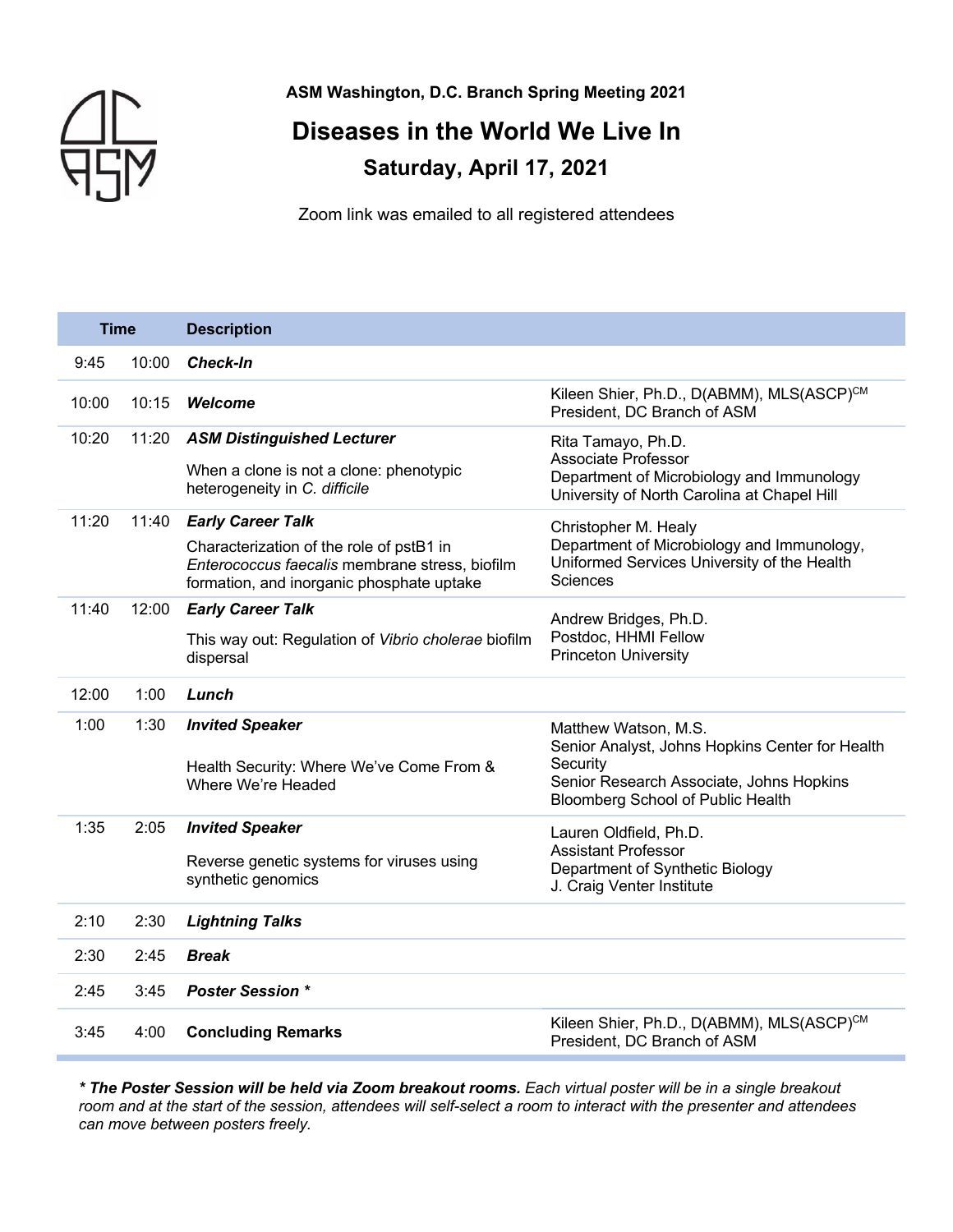## **\*Early Career Lightning Talks**

| <b>Breakout Room</b> | <b>Lead Author</b>                                                   | <b>Title</b>                                                                                                                                                |
|----------------------|----------------------------------------------------------------------|-------------------------------------------------------------------------------------------------------------------------------------------------------------|
| 1 - Atitkar *        | Atitkar, Rama<br><b>Uniformed Services University</b>                | Clinical Isolates of Shiga Toxin-producing<br>Escherichia coli ith Similar Virulence Gene<br>Profiles Exhibit Differences in Toxin Release and<br>Virulence |
| $2$ – Englander $*$  | Englander, Hanna<br>UConn Health, University of<br>Connecticut       | <b>Engineered Probiotic to Combat Antibiotic</b><br>Persistence                                                                                             |
| $6 -$ Gautam         | Gautam, Pratima<br>University of Maryland<br><b>Baltimore County</b> | Enrichment of Copper Resistant Genes in<br>Alteromonas macleodii strain CUKW                                                                                |
| $7 -$ Leonard        | Leonard, Heidi<br>Pathotrak, Inc.                                    | Rapid Detection of E. coli O157:H7, Salmonella,<br>and STEC in Leafy Greens and Meats using<br><b>Pathotrak's Next Generation Enrichment</b>                |
| 5 - Magalona         | Magalona, Kim<br><b>George Mason University</b>                      | The Microbiome Characterization of Morone<br>saxatilis as a Tool to Detect Infection with<br>Mycobacteria                                                   |
| $8 -$ Morin          | Morin, Katherine<br>George Mason University                          | Predator vs. Prey: The Lethality of Vibrio fluvialis<br>on Highly Pathogenic Vibrio Species                                                                 |
| $3 -$ Shipley $*$    | Shipley, Alicia<br>U.S. Food and Drug<br>Administration              | Detection of Cyclospora cayetanensis in Mixed<br>Bagged Pre-Cut Salads by the FDA<br>Bacteriological Analytical Manual (BAM) Chapter<br>19b Method          |
| $9 -$ Simpson        | Simpson, Casey<br><b>George Mason University</b>                     | Type Vi Secretion System Facilitates Intraspecies<br>Killing in V. Vulnificus Via the Associated Rhs<br><b>Toxin and Antitoxin Systems</b>                  |
| $4 - Soare *$        | Soare, Alexandra Y.<br>University of Maryland,<br><b>Baltimore</b>   | Immune Evasion Mechanisms by Mucormycosis<br><b>Causing Fungi</b>                                                                                           |
| 10 - Van Nederveen   | Van Nederveen, Viktoria<br><b>Uniformed Services University</b>      | Investigating the Role of SepA in<br>Enteroaggregative Escherichia coli Biofilm                                                                             |
| 11 - Wartell         | Wartell, Brian A.<br>University of Maryland College<br>Park          | Determining SARS-CoV-2 Levels in Wastewater<br>from 5 Treatment Plants in Southern Maryland                                                                 |
| $12 -$ Healy         | Healy, Christopher<br><b>Uniformed Services University</b>           | Characterization of the role of pstB1 in<br>Enterococcus faecalis membrane stress, biofilm<br>formation, and inorganic phosphate uptake                     |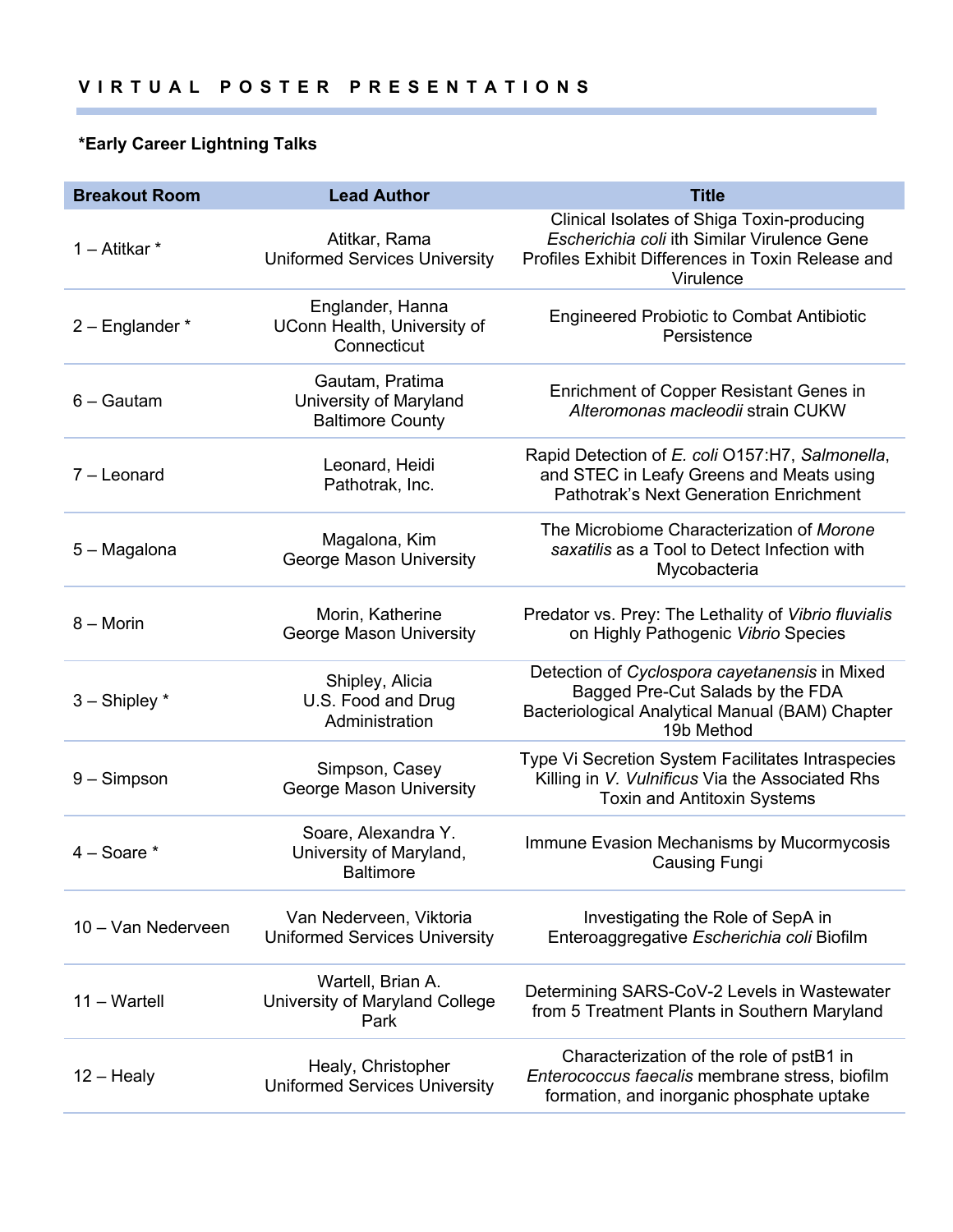### **Poster | 1**

## **Clinical Isolates of Shiga Toxin-producing** *Escherichia coli* **With Similar Virulence Gene Profiles Exhibit Differences in Toxin Release and Virulence**

Rama Atitkar<sup>1,2</sup>, Jocelyn Hauser<sup>1,2</sup>, Courtney Petro<sup>1,2</sup>, and Angela Melton-Celsa<sup>1</sup>

<sup>1</sup>Uniformed Services University, Bethesda, MD

<sup>2</sup>Henry M. Jackson Foundation for the Advancement of Military Medicine, Bethesda, MD

Shiga toxin (Stx)-producing *Escherichia coli* (STEC) has an estimated global diarrheal burden of about 1 million cases and is the leading infectious cause of hemolytic uremic syndrome (HUS). STEC strains with Stx subtypes 2a+ or 2a+2c+ are associated with more severe disease presentation and HUS in humans. Previous research found that O157:H7 strains with similar virulence gene profiles that make the same types of Stx can show differences in toxin production and mouse virulence. Isolate JH2010 (2a+2c+) was lethal in a streptomycin-treated mouse model, while JH2012 (2a+) was avirulent. JH2010-infected mice had significantly higher fecal cytotoxicity compared to JH2012-infected mice; this difference was not dependent on colonization or production of Stx2c. JH2010 cultures had higher cytotoxicity than JH2012 in the supernatant fraction, while JH2012 had higher cytotoxicity than JH2010 in the cell pellet fraction. Since Stxs are encoded on lysogenic bacteriophage and toxin is released when the bacteriophage enters the lytic cycle, we hypothesized that JH2012 has a lysis defect as compared to JH2010. Initial sequence analyses of the *stx*<sub>2a</sub>-phage regions from JH2012 allowed identification of strain PA8 (2a+), with similar *stx*2a-phage sequences to JH2012; however, PA8 does not exhibit lowered supernatant cytotoxicity like JH2012. Further comparison of the *stx*2a-phage sequences between JH2012 and PA8 identified a late phage region of dissimilarity containing genes involved in host cell lysis. These results support our hypothesis that host cell lysis impacts Stx release from the bacterium, and that mutations in the phage lytic proteins may contribute to the variable virulence of STEC.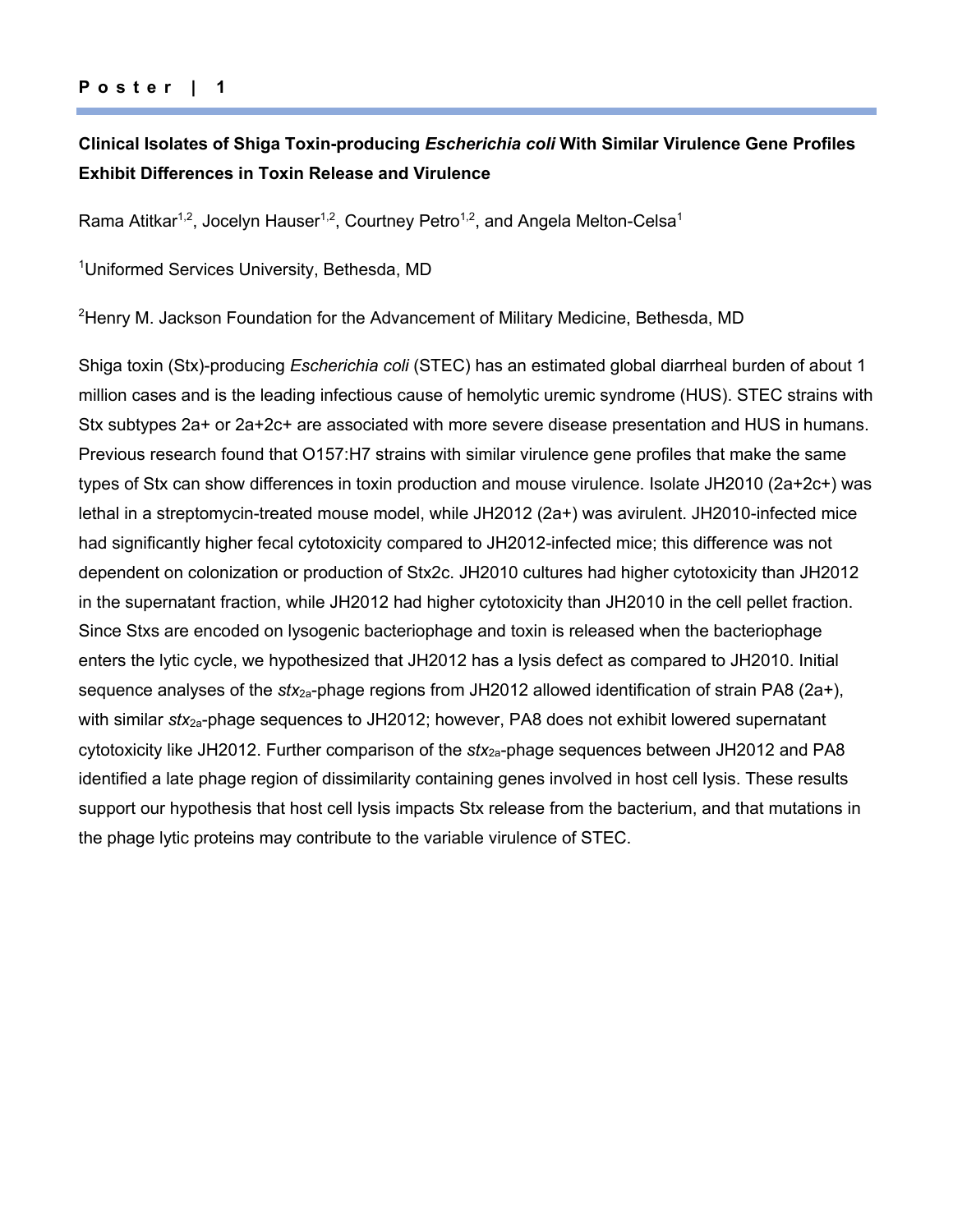#### **Engineered Probiotic to Combat Antibiotic Persistence**

Hanna Englander<sup>1,2</sup> and Dr. Wendy W.K. Mok<sup>1</sup>

<sup>1</sup>Department of Molecular Biology & Biophysics, UConn Health

<sup>2</sup>Department of Physiology & Neurobiology, University of Connecticut

Antibiotic persistence poses a threat to infectious disease treatment. Persistence refers to a noninherited phenotypic state that enables bacteria to transiently tolerate an antibiotic and survive treatment. After the course of antibiotic treatment is over, persisters can regrow and contribute to infection relapse. We previously discovered that persisters from stationary phase cultures that survive fluoroquinolone treatment need to engage in DNA repair as they recover after the course of treatment is over. An effective therapy to combat the rise of antibiotic treatment failure could be one that prevents persister cell recovery. In past experiments, we found that the probiotic strain *E. coli* Nissle (EcN) can kill *E. coli*  persisters as they recover from treatment. Now, we want to assess whether EcN will be able to produce these same results when they are administered to a pathogenic *E. coli* strain at the onset of fluoroquinolone treatment. To ensure survival of EcN, we created model persisters of EcN with an inducible toxin-antitoxin system in which accumulation of the toxin has been linked to increased persistence. When we treated the engineered EcN strain with two different classes of antibiotics, we found that the toxin-accumulating strain were uniformly tolerant to two classes of antibiotics, fluoroquinolones and β-lactams. This data indicates that we produced model probiotic persister populations with our engineered EcN strain. We envision that these EcN model persisters can potentially be a promising new adjuvant to combat antibiotic treatment failure and eradicate persisters as they reawaken from antibiotic therapy.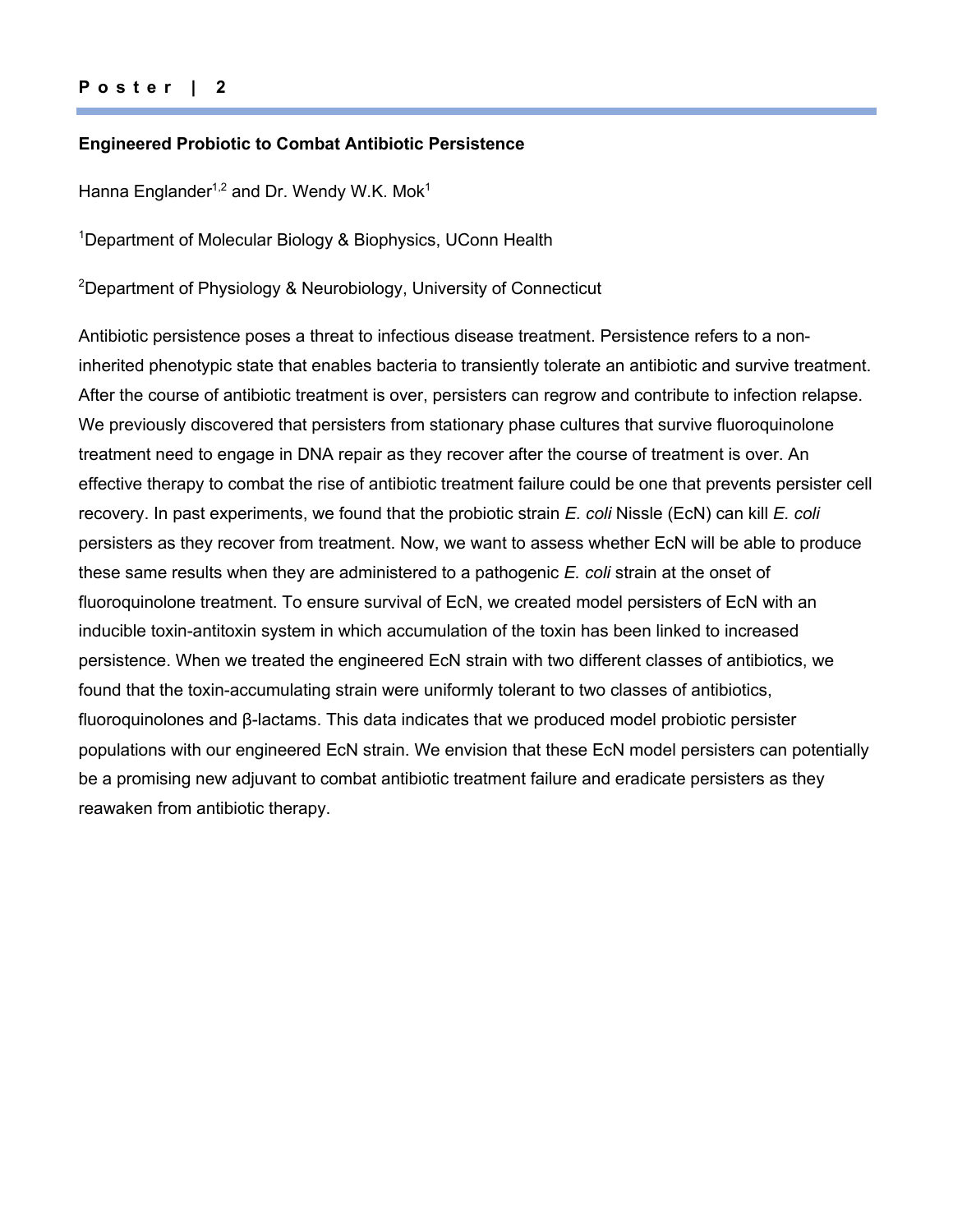#### **Enrichment of Copper Resistant Genes in** *Alteromonas macleodii* **strain CUKW**

Pratima Gautam, Ivan Erill, and Kathleen Cusick

University of Maryland Baltimore County, Baltimore, MD 21227

Copper-based antimicrobial paints are frequently used to inhibit the biofouling of marine vessels. However, some bacterial species are able to overcome this copper challenge and form the initial biofilm. *Alteromonas* species are one of the early colonizers of copper-based antifouling surfaces; but little is known about the mechanism(s) they use to overcome the copper challenge. Our lab isolated a strain of *A. macleodii* (CUKW) from copper test coupons, used for testing the effects of the coating process on substrate material, by suspending them in seawater at the US Naval Research Lab Test Facility in Key West. CUKW grows at copper concentration lethal to most microbes. To understand their mechanism of copper homeostasis, PacBio whole genome sequencing of CUKW was performed, and comparative genomic study was carried out. The main model of copper homeostasis includes *Escherichia coli* chromosome-based Cue and Cus systems and the plasmid-based Pco system, and the *Pseudomonas syringae* plasmid-based Cop system. These were first studied in strains isolated from copper rich environments. Our study suggests that CUKW harbors genetic elements from all these systems, often as multiple copies. Expression profiling of copper-associated genes showed induction of multiple plasmidborne genes when grown in presence of copper. Two copies of plasmid-borne copA which is known to be the key player in cytoplasmic copper detoxification was highly induced. Genomic analysis showed presence of a nearly identical gene cluster surrounding the two copA copies with a putative regulator immediately upstream of copA. One of the copA variants occurred in a region identified as genomic island, signifying a horizontal transfer. Overall, genomic analysis showed that CUKW possesses an enhanced genetic repertoire of homologs of copper resistance systems, and plasmid-based genes from the multiple systems were induced when grown in the presence of elevated copper levels at static liquid cultures.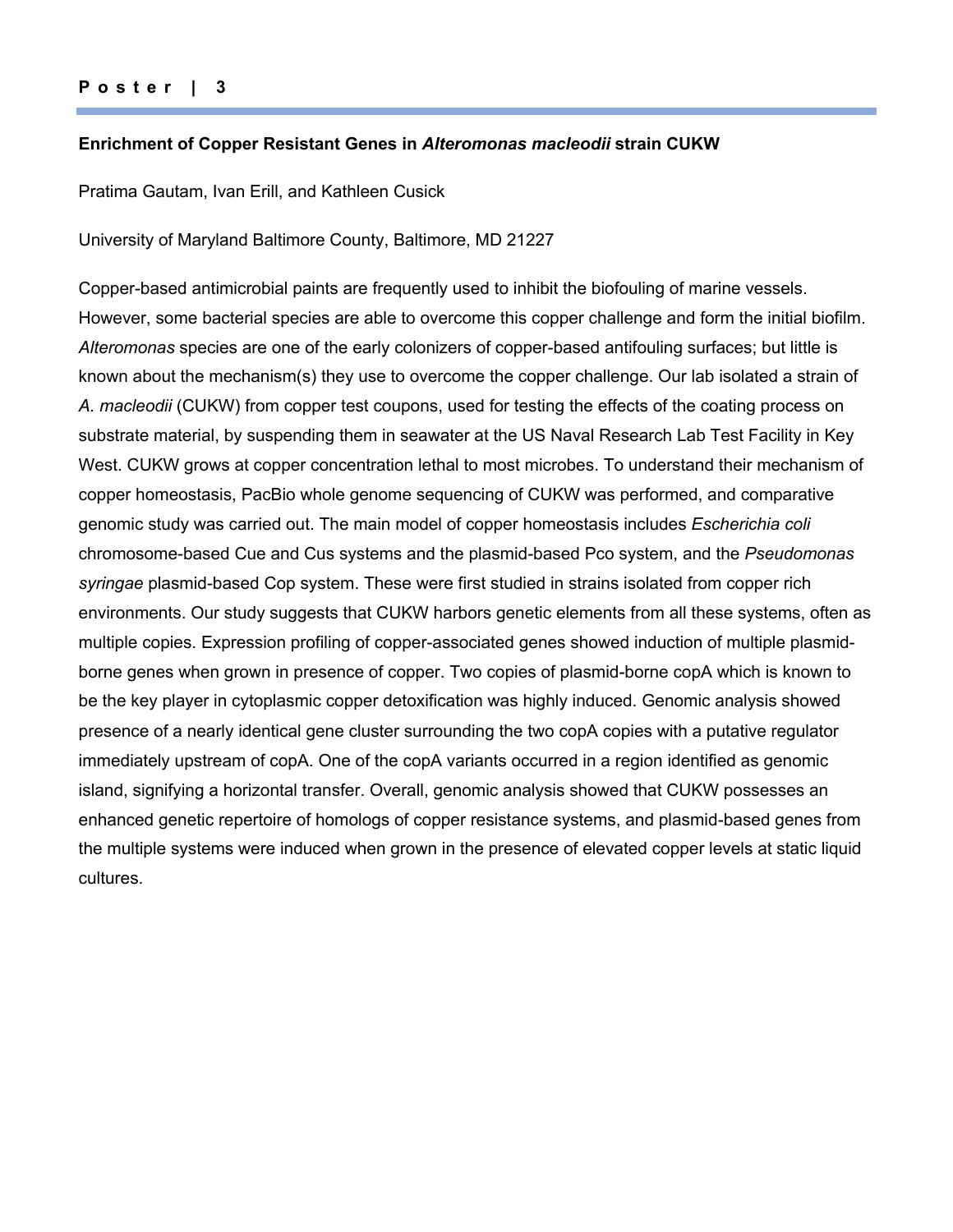## **Rapid Detection of** *E. coli* **O157:H7,** *Salmonella***, and STEC in Leafy Greens and Meats using Pathotrak's Next Generation Enrichment**

Heidi Leonard and Javier Atencia

Pathotrak, Inc, College Park, MD 20742

With increasingly stringent microbial testing requirements comes the need for a pathogen detection method that can be completed during a single shift of a microbiology lab. Thus, we have tackled the timeconsuming bottleneck of food safety testing, namely enrichment or incubation time. We developed a Next Generation Enrichment technology to reduce enrichment time from 8-24 hours down to 4 hours for the detection of single CFU's of *Salmonella*, *E. coli* O157:H7, and non-O157 STEC. By streamlining Pathotrak's Next Generation Enrichment with qPCR, we have demonstrated that microbial contamination can be identified in 375 g of various leafy greens and meat products within 6 hours of sample reception.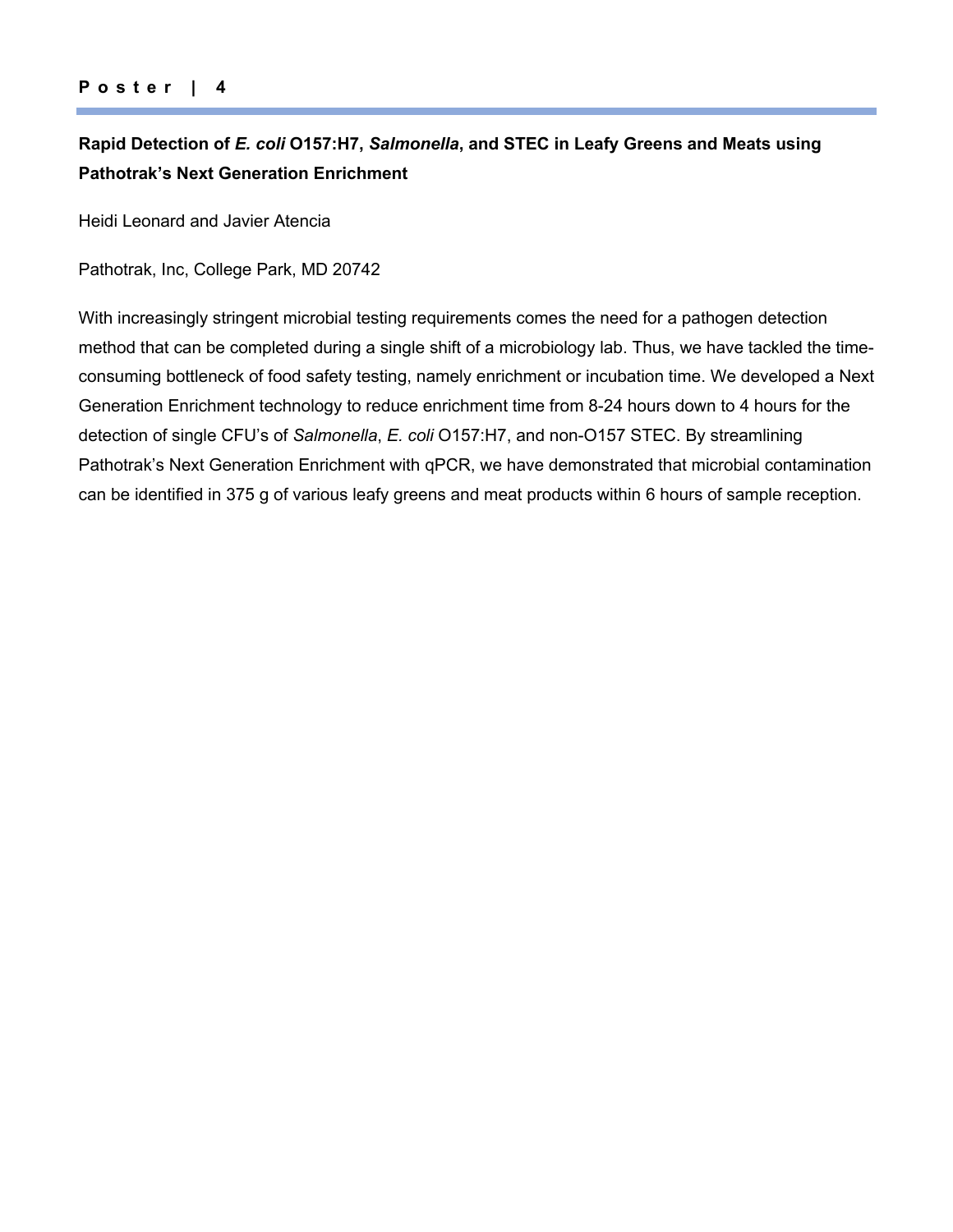### **Poster | 5**

## **The Microbiome Characterization of** *Morone saxatilis* **as a Tool to Detect Infection with Mycobacteria**

Kim Magalona and Jennifer Salerno

Environmental Science and Policy, George Mason University, Fairfax, VA

Striped bass, *Morone saxatilis*, is an important species for commercial and recreational fishing in the Chesapeake Bay region. However, the population has been in decline since 2004.Since 1997, *M. saxatalis* in the Chesapeake Bay have been impacted by an outbreak of mycobacteriosis, a bacterial disease that infects the spleen and kidneys, leading to emaciation, lower growth rates, increased natural mortality, decreased reproductive output, and the development of skin ulcers in a small percentage of infected fish. The underlying cause of this outbreak is unknown; however, it has been proposed that it may be due, in part, to stress associated with a decrease in the main food source of striped bass, Atlantic menhaden, *Brevoortia tyrannus* (Jacobs, 2007). Menhaden are also capable of being infected by mycobacteriosis, which could potentially be serving as a disease vector to other species (Kane et al., 2007). Further complicating disease investigations are outstanding questions regarding the identity and nature of the possible pathogens responsible for causing mycobacteriosis. The disease can be polymicrobial in nature, meaning that it may involve more than one species or phylotype of mycobacteria, or could be the result of dysbiosis, a departure from the typical microbiome composition during healthy, non-stressed or non-diseased states (Rhodes et al., 2004). Despite the increasing decline of the striped bass population, relatively few studies have investigated the role of the microbiome, or the whole community of associated microbes, in disease mediation and/or detection. Bacteria respond and adapt quickly to environmental changes, making them potential indicators of organism and ecosystem health. Shifts in striped bass microbiome composition may reflect a change in health state prior to the external presentation of disease signs. My proposed study aims to characterize the microbiome composition of different tissues from fish not infected with mycobacteria and mycobacterium-infected striped bass to determine if there is a relationship between whole microbiome composition and mycobacterial infection. Samples will be taken from the skin, spleen, kidney, and gut tissues of *Morone saxatilis* in Chesapeake Bay. My sampling scheme will be based on documented observations of 75% mycobacteriosis disease prevalence in the Bay. It is currently estimated that <30% of infected fish exhibit exterior symptoms such as skin ulcers, but most have spleen lesions which can only be assessed by euthanizing fish and performing necropsies (Overton et al., 2003). Our objective is to determine if mycobacteriosis infection is correlated with the microbiome composition of skin swab samples taken prior to, or in the absence of, lesion presentation, which could lead to the development of a less invasive tool for confirming infection. Such a diagnostic test will allow for easier detection of infected fish and a better understanding of the number of infected individuals in the striped bass population. More effective management and policies can also be informed by this knowledge to start the recovery of the species in the Atlantic.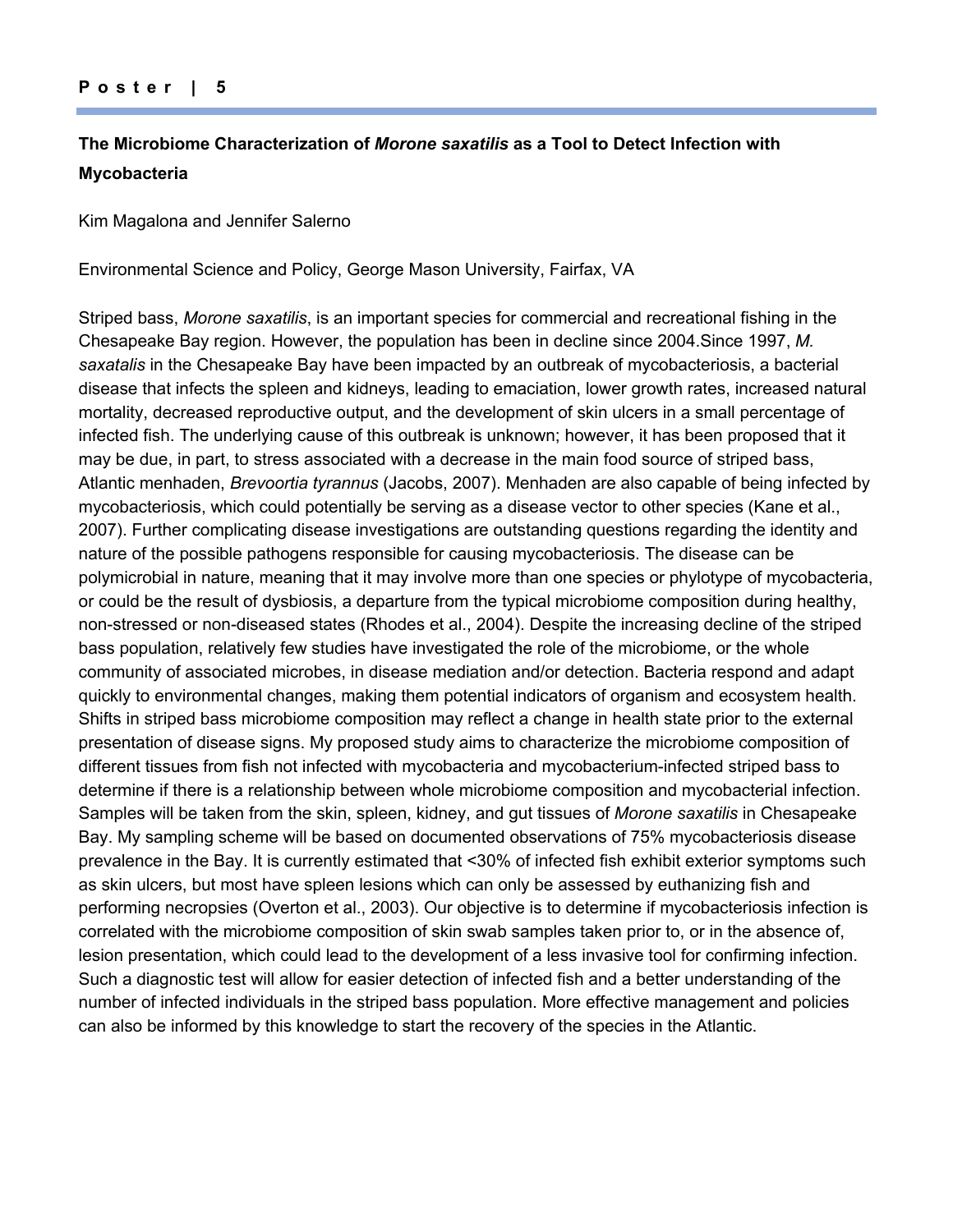#### **Predator vs. Prey: The Lethality of** *Vibrio fluvialis* **on Highly Pathogenic** *Vibrio* **Species**

Katherine Morin<sup>1</sup>, Rachel Canty<sup>2</sup>, and Brett Froelich<sup>1,3</sup>

<sup>1</sup>George Mason University, School of Systems Biology, Fairfax, VA

<sup>2</sup>University of North Carolina, NC

<sup>3</sup>George Mason University, Department of Biology, Fairfax, VA

*Vibrio parahaemolyticus* and *Vibrio vulnificus* are two species of bacteria that are responsible for a large percentage of gastroenteritis and necrotizing fasciitis cases as a result of consuming pathogencontaining raw oysters. *Vibrio fluvialis* is a gram-negative bacterium with bent-rod morphology, capable of killing these disease-causing species of *Vibrio* via type VI secretion contact-dependent killing. If *V. fluvialis* were to solely kill the pathogenic *Vibrio* species, but not non-pathogenic bacteria, it could potentially serve as a probiotic in oysters prior to human consumption. The purpose of this research is to test the extent of lethality of *V. fluvialis*, including how many strains of *Vibrio* species it kills as well as strains non-pathogenic bacteria of different classification. This process involves growing bacteria in coculture competition assays to test how deadly *V. fluvialis* is against other bacteria. Preliminary data using a competition assay indicated cessation of growth in *V. vulnificus* after five hours of competition with *V. fluvialis* (P<0.0001). This study will also investigate the lethality of *V. fluvialis* against *V. parahaemolyticus* using competition assays at different bacterial concentrations. In addition, metagenomic analysis of a lab-grown oyster colony before and after inoculation of varying concentrations of *V. fluvialis* will be investigated to determine probiotic potential.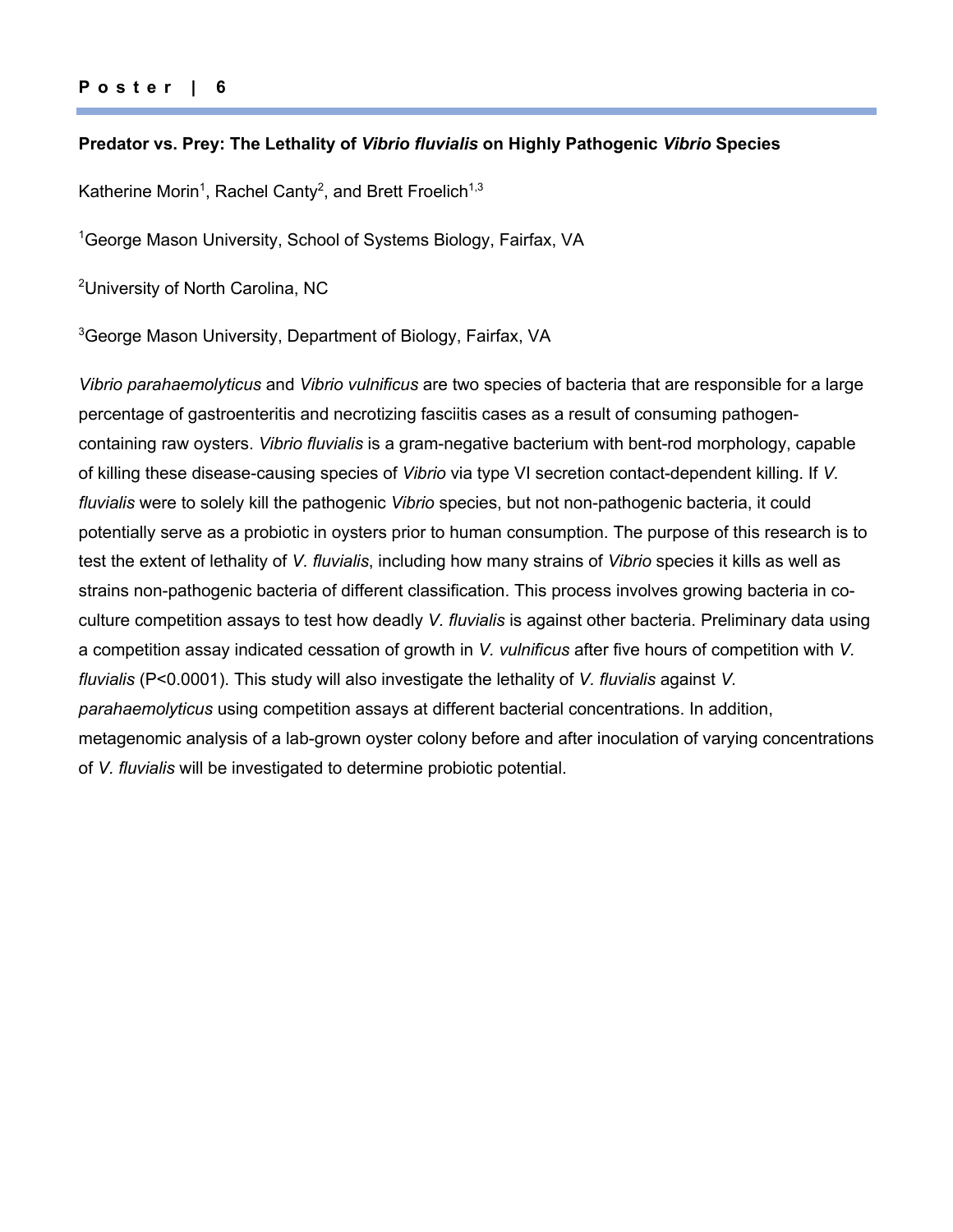## **Detection of** *Cyclospora cayetanensis* **in Mixed Bagged Pre-Cut Salads by the FDA Bacteriological Analytical Manual (BAM) Chapter 19b Method**

Alicia Shipley<sup>1,2</sup> and Sonia Almeria<sup>1</sup>

<sup>1</sup>U.S. Food and Drug Administration, Joint Institute for Food Safety and Applied Nutrition

<sup>2</sup>University of Maryland, College Park, MD

Recent *Cyclospora cayetanensis* outbreaks were linked to the consumption of salads containing romaine lettuce and carrots in 2018, and bagged salad mixes containing iceberg lettuce, carrots, and red cabbage in 2020. The FDA Bacteriological Analytical Manual (BAM) Chapter 19b method was validated in carrots and romaine lettuce by matrix extension studies but has not been evaluated in mixed pre-cut salads containing these ingredients. In this study, the BAM Chapter 19b method was evaluated in two ready-to-eat (RTE) mixed salads. Twenty-five-gram samples of pre-cut mixed salad 1 (containing romaine and iceberg lettuce, carrots and red cabbage) and mixed salad 2 (containing romaine and iceberg lettuce, carrots, red cabbage, radish and pea pods) were seeded with 5 and 200 *C. cayetanensis* oocysts. Unseeded produce was used as negative control. The method included washing of the produce, extraction of *C. cayetanensis* DNA, and molecular detection using a Taqman assay targeting the 18S rRNA gene with an internal amplification control (IAC). As few as five oocysts were detected in both mixed salads (n=10 in each type) with positive detection rates of 30% and 60%, respectively for mixed salad 1 and mixed salad 2. All unseeded salad samples were negative, and all salad samples seeded with 200 oocysts (n=7 in each type) were positive. Statistically significant differences were observed in 18S rRNA *C. cayetanensis* CT values in samples seeded with 200 oocysts between both salads (p<0.05). The results showed that the method was robust, reproducible and able to detect as few as 5 oocysts in RTE salads.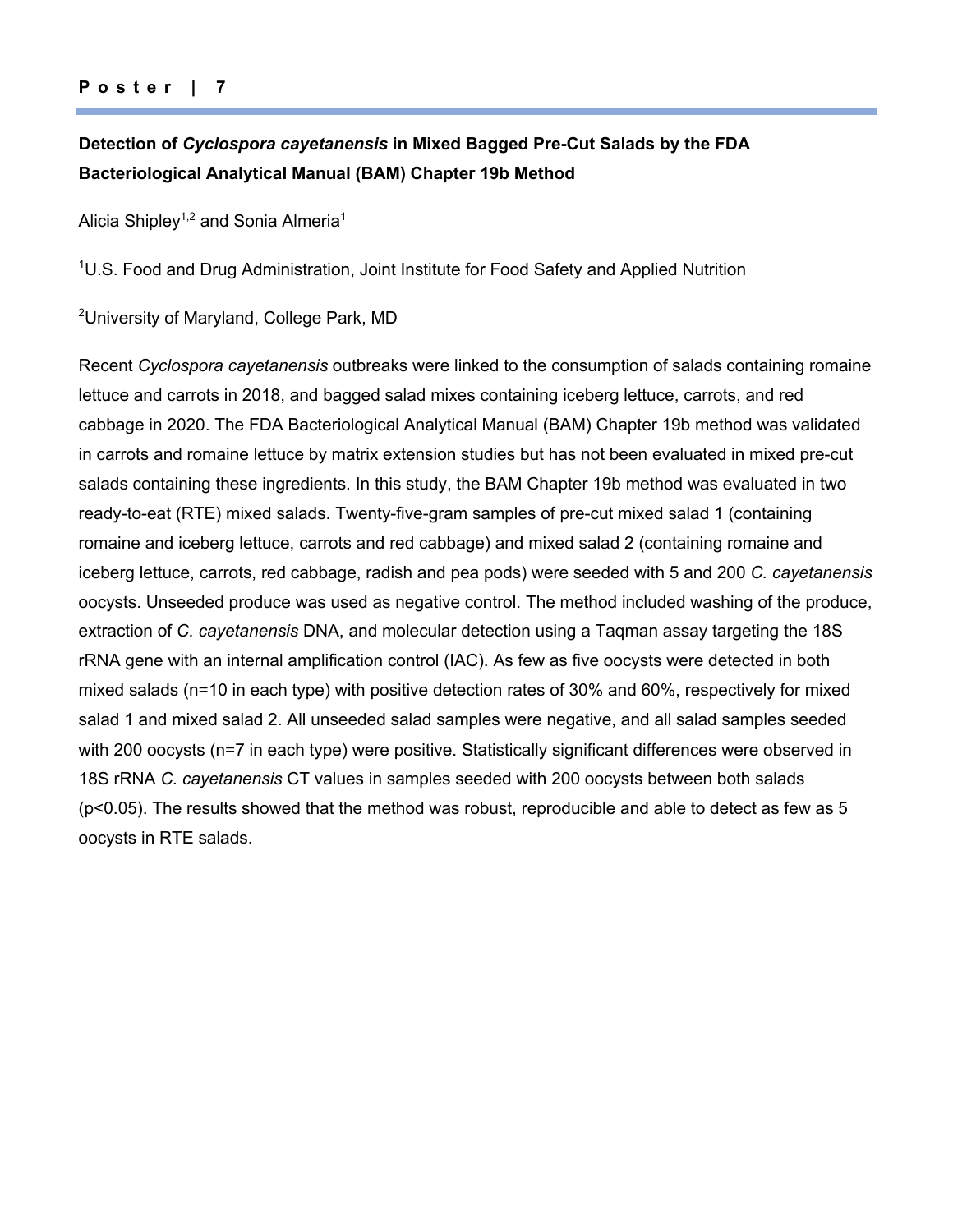## **Type Vi Secretion System Facilitates Intraspecies Killing in** *V. Vulnificus* **Via the Associated Rhs Toxin and Antitoxin Systems**

Casey Simpson and Brett Froelich

George Mason University, Department of Biology, Fairfax, VA

*Vibrio vulnificus* is an emerging and lethal human pathogen that causes a wide array of symptoms, including gastrointestinal symptoms and blistering skin lesions. Most of these infections are transmitted by coming into contact with raw shellfish or contaminated water that is colonized with these pathogenic bacteria. There are many secretion systems present in *V. vulnificus* which function in a variety of different ways including aiding in virulence. Most of these secretion systems are well characterized in *V. vulnificus* but the Type VI secretion system (T6SS) remains largely ambiguous. The T6SS works in a contactdependent manner with a syringe-like apparatus injecting toxins into neighboring cells. We found that some strains of *V. vulnificus* significantly out-competed other strains in vitro by calculation the competitive index. *V. vulnificus* JY1306 outcompeted *V. vulnificus* MO6, with a competitive index of 2 (p < 0.05). most likely due to the effector proteins or toxins that are being secreted through the T6SS. Here we propose that the T6SS works alongside the Rhs toxins and antitoxins to facilitate intraspecies killing in *V. vulnificus*.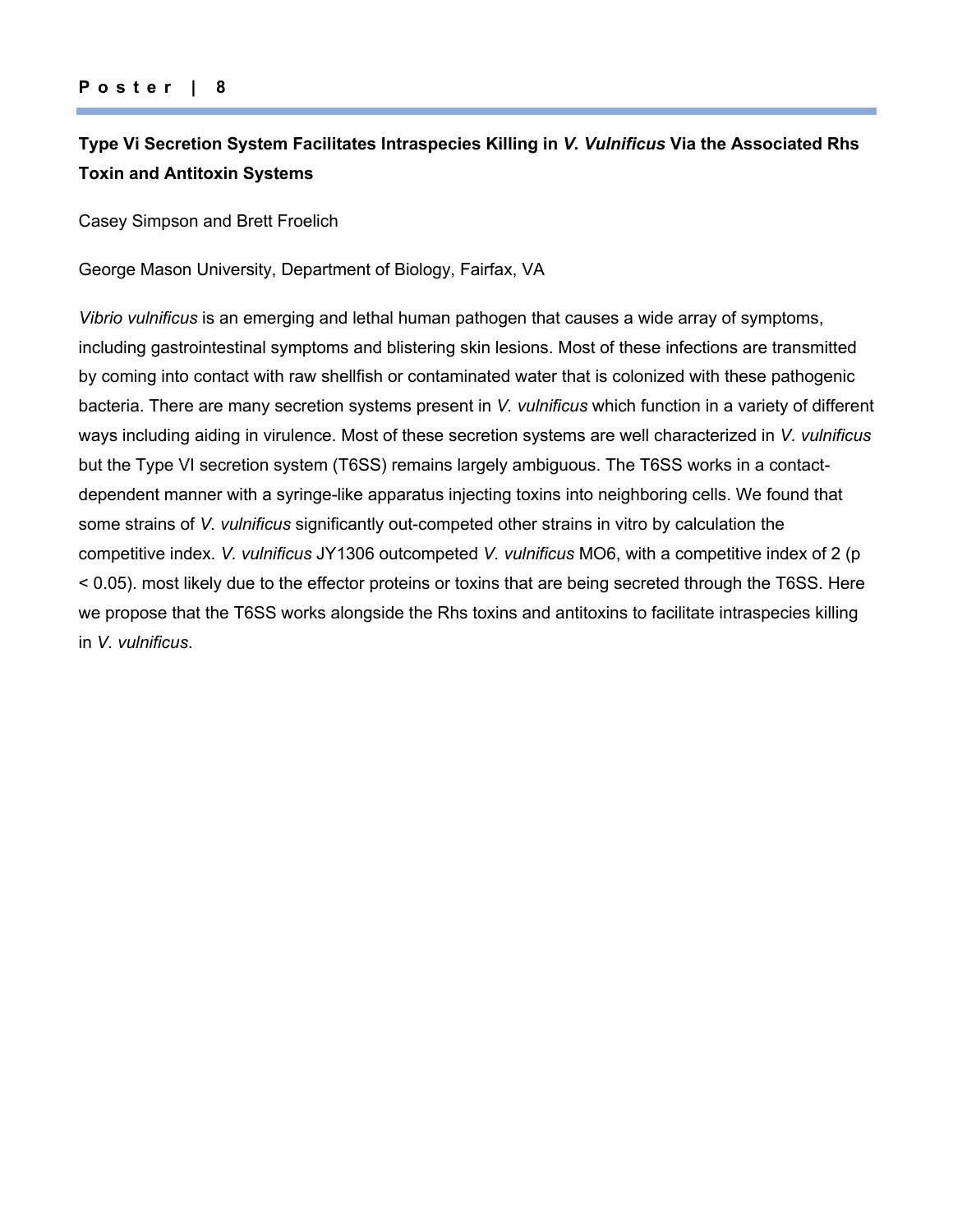#### **Immune Evasion Mechanisms by Mucormycosis Causing Fungi**

Alexandra Y. Soare and Vincent M. Bruno

## University of Maryland, Baltimore

Mucormycosis is a NIAID-classified emerging infectious disease caused by fungi belonging to the Order Mucorales. Hallmarks of disease progression include angioinvasion and tissue necrosis that often results in significant, irreversible tissue damage or death. While most cases are found in immunosuppressed individuals, mucormycosis is an increasingly common invasive fungal infection. Limited antifungal medications often leave surgical debridement as the only treatment option. Coupled with the unacceptably high mortality rate (70-100% depending on dissemination), there is a clear urgency to understand the host-pathogen interactions in the context of mucormycosis. Mucorales spores can resist killing by macrophages, immune cells that play a crucial role in host defense against microbes. Due to the paucity of knowledge on interactions between macrophages and Mucorales, we sought to characterize the macrophage response to Mucorales. Inducible nitric oxide synthase (iNos) is an enzyme expressed by macrophages in response to pathogens. Activation of iNos leads to the production of nitric oxide (NO), a free radical molecule which is toxic to many pathogens. Transcriptomic data from Mucorales-infected alveolar macrophages showed increased expression of iNos mRNA compared to uninfected macrophages. However, despite the increased expression of iNos mRNA, these macrophages were unable to produce NO, even when co-incubated with NO-producing stimuli. Our experiments demonstrate that this complete reduction of NO is not due to a lack of iNos protein accumulation or detoxification of NO by the fungi. Ongoing experiments are directed towards understanding the mechanism by which Mucorales mold inhibit NO production and how this immunosuppressive activity contributes to disease progression.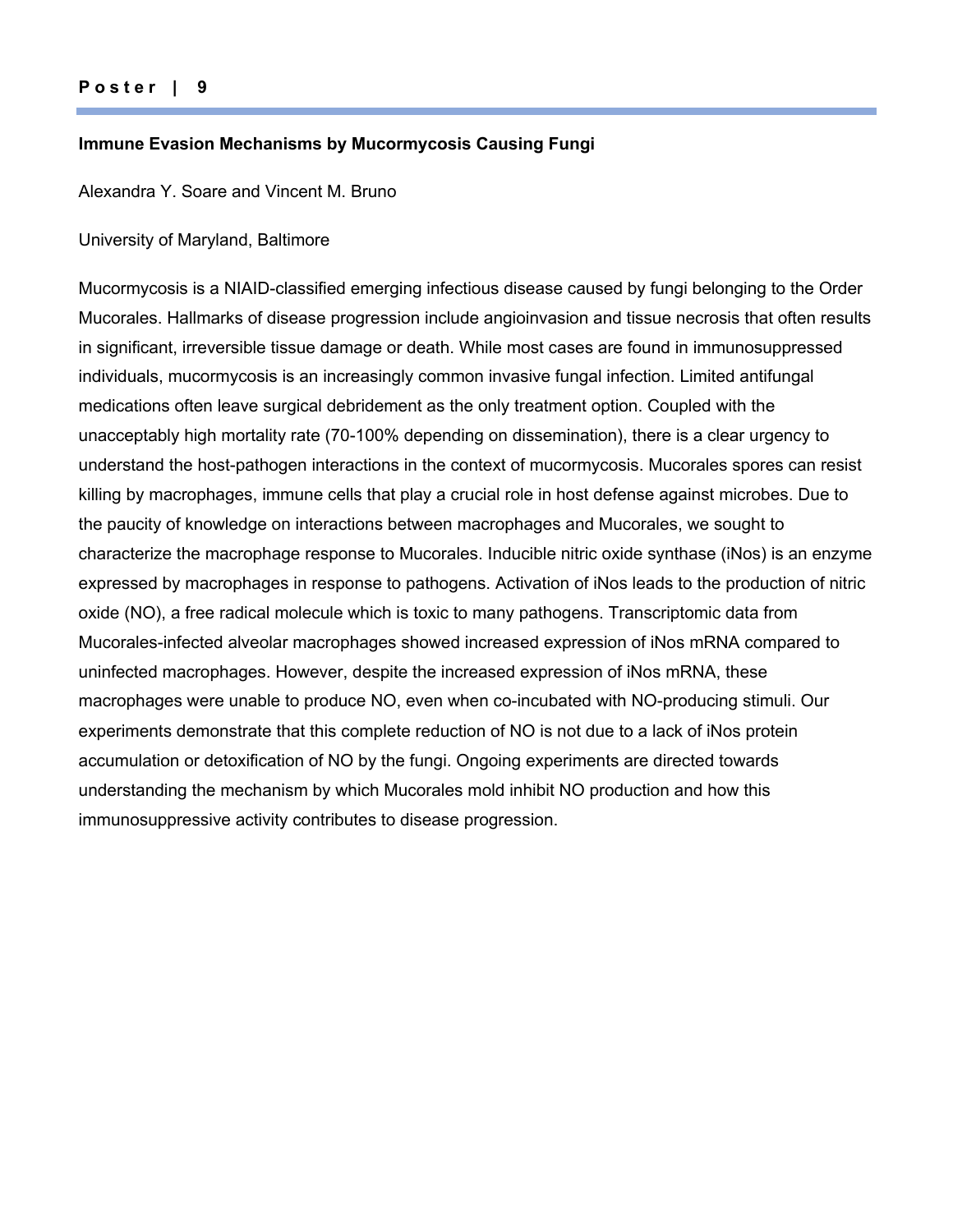### **Poster | 1 0**

#### **Investigating the Role of SepA in Enteroaggregative** *Escherichia coli* **Biofilm**

Viktoria Van Nederveen<sup>1,2</sup> and Angela Melton-Celsa<sup>1</sup>

<sup>1</sup>Department of Microbiology and Immunology, Uniformed Services University, Bethesda, MD

<sup>2</sup>Henry M. Jackson Foundation for the Advancement of Military Medicine, Bethesda, MD

Enteroaggregative *E. coli* (EAEC) is associated with acute and chronic diarrhea. EAEC adheres in an aggregative pattern and creates thick biofilms on the intestinal mucosa, a process thought to contribute to diarrhea. Epidemiological data suggests that SepA, a serine protease autotransporter of Enterobacteriaceae (SPATE), is important for disease caused by EAEC. All SPATEs have a secreted protease domain. The genes for SepA and many of the proteins important for EAEC biofilm formation and aggregative adherence are encoded on the pAA plasmid. We deleted sepA in six clinical EAEC strains and assessed biofilm formation. We observed that four of the ΔsepA strains demonstrated increased biofilm staining compared to the wild-type control. However, all of the strains secreted similar amounts of SepA. We therefore hypothesized that SepA modulates biofilm formation via cleavage of a target present in some EAEC strains but not others. To determine if the pAA encodes the SepA target, we transferred the pAA from EAEC strain K261 or K261ΔsepA (shows enhanced biofilm staining) into commensal strain HS. We found that the pAA alone is sufficient to confer the biofilm staining phenotype found for the wt or ΔsepA mutant EAEC onto HS. We concluded that the target of SepA is encoded on the pAA. By understanding the function of SepA in biofilm formation, we hope to better understand the role of SepA in EAEC pathogenesis and uncover therapeutic targets or vaccine candidates.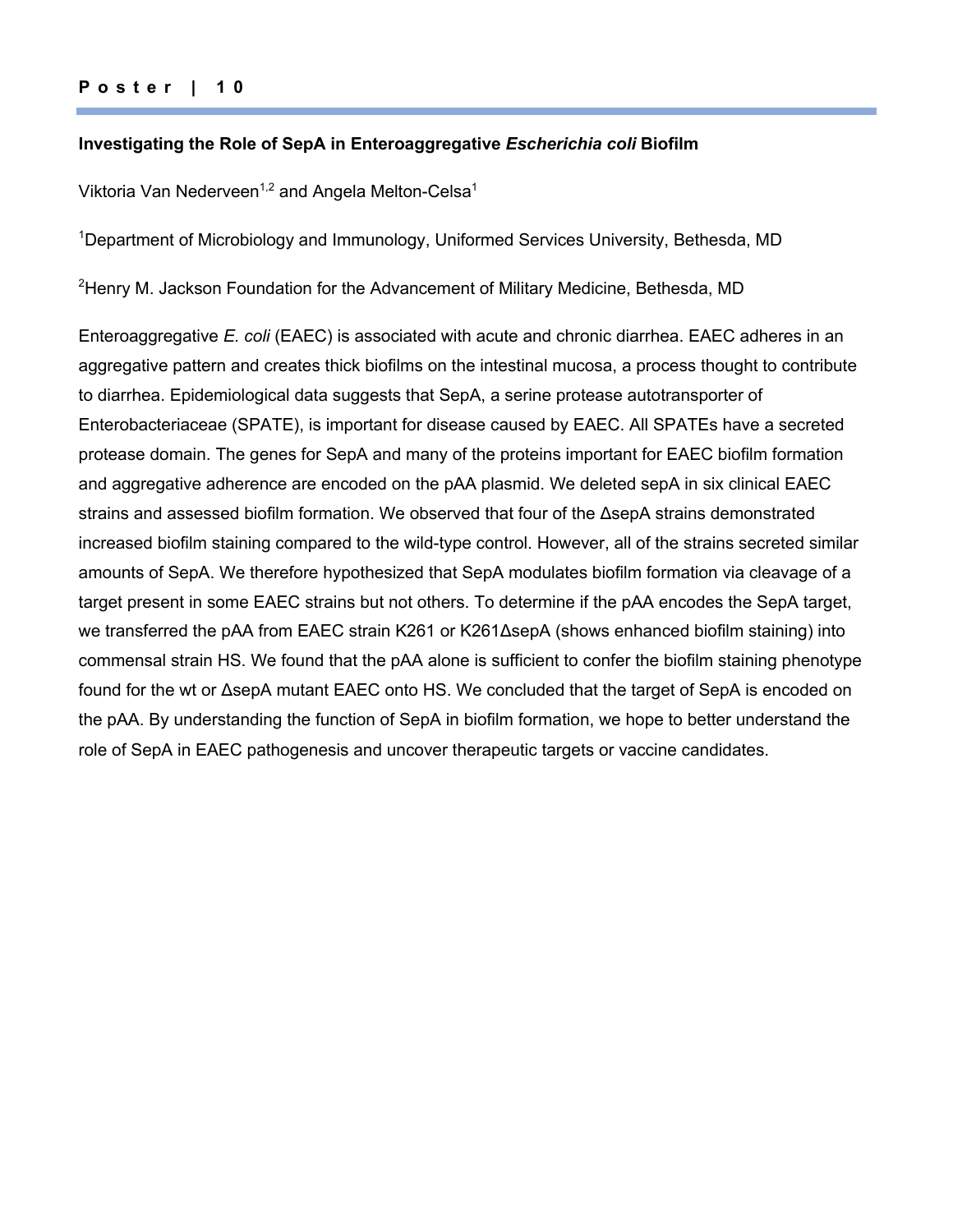#### **Determining SARS-CoV-2 Levels in Wastewater from 5 Treatment Plants in Southern Maryland**

Brian A. Wartell<sup>1,3</sup>, Devrim Kaya<sup>1,2</sup>, Debra Niemeier<sup>1,3,</sup> Birthe V. Kjellerup<sup>1,3</sup>

<sup>1</sup>University of Maryland College Park, Department of Civil and Environmental Engineering, College Park, MD

<sup>2</sup>Oregon State University, School of Chemical, Biological, and Environmental Engineering, Corvallis, OR

3 Maryland Transportation Institute, College Park, MD

Wastewater surveillance of viral RNA, also known as Waste Based Epidemiology (WBE) provides unique insights not afforded by clinical testing alone. In this study, evaluation of analytical methods for SARS-CoV-2 detection in wastewater was performed with influent samples from five wastewater treatment plant (WWTP) locations in southern Maryland. The main purpose of this study was to analyze trends over time with how they corresponded to observed trends measured in the regions those WWTPs served. Wastewater samples were collected during the period of September 15, 2020 to March 15, 2021 by operators at the WWTPs. Populations served by the WWTPs ranged from 5,000-250,000, with an average of 136,000. The samples were 24 h flow-dependent composite samples collected in volumes of either 500 or 1000 mL. Samples were processed via Centrifugation at 3400g for 20 min to remove large solids, followed by ultrafiltration via Amicon Ultra-15 Centrifugal Filter Devices with a cut-off of 100 kDa. Duplicates were then combined and concentrated to a final volume of 1 mL. RNA was extracted via Quick-RNA<sup>™</sup> Miniprep kits. RNA was converted to cDNA and analyzed via RT-PCR. Prior to processing, all samples were spiked with 1 µL/1 mL of surrogate bovine respiratory syncytial virus (BRSV) as a process control. The specific plasmids targeted were N1 and N2. Results indicated predicted trends corresponding to SARS-CoV-2 levels observed in Maryland and calculated RNA levels were measured to range from 10<sup>3</sup>-10<sup>6</sup> gc/L for N1 and 5x10<sup>2</sup> - 4x10<sup>5</sup> gc/L for N2, with average detected values of 1.27 $x10^5$  gc/L and 3.12 $x10^4$  gc/L, respectively. N2 values were lower than N1 values by one order of magnitude but is consistent within similar findings in the literature. The highest SARS-CoV-2 values reported tended to occur during early- to mid-January, when the state and much of the country was also experiencing a surge in the virus, thereby indicating this method and wastewater surveillance overall, to be a useful method to track viral RNA over specific areas through time.